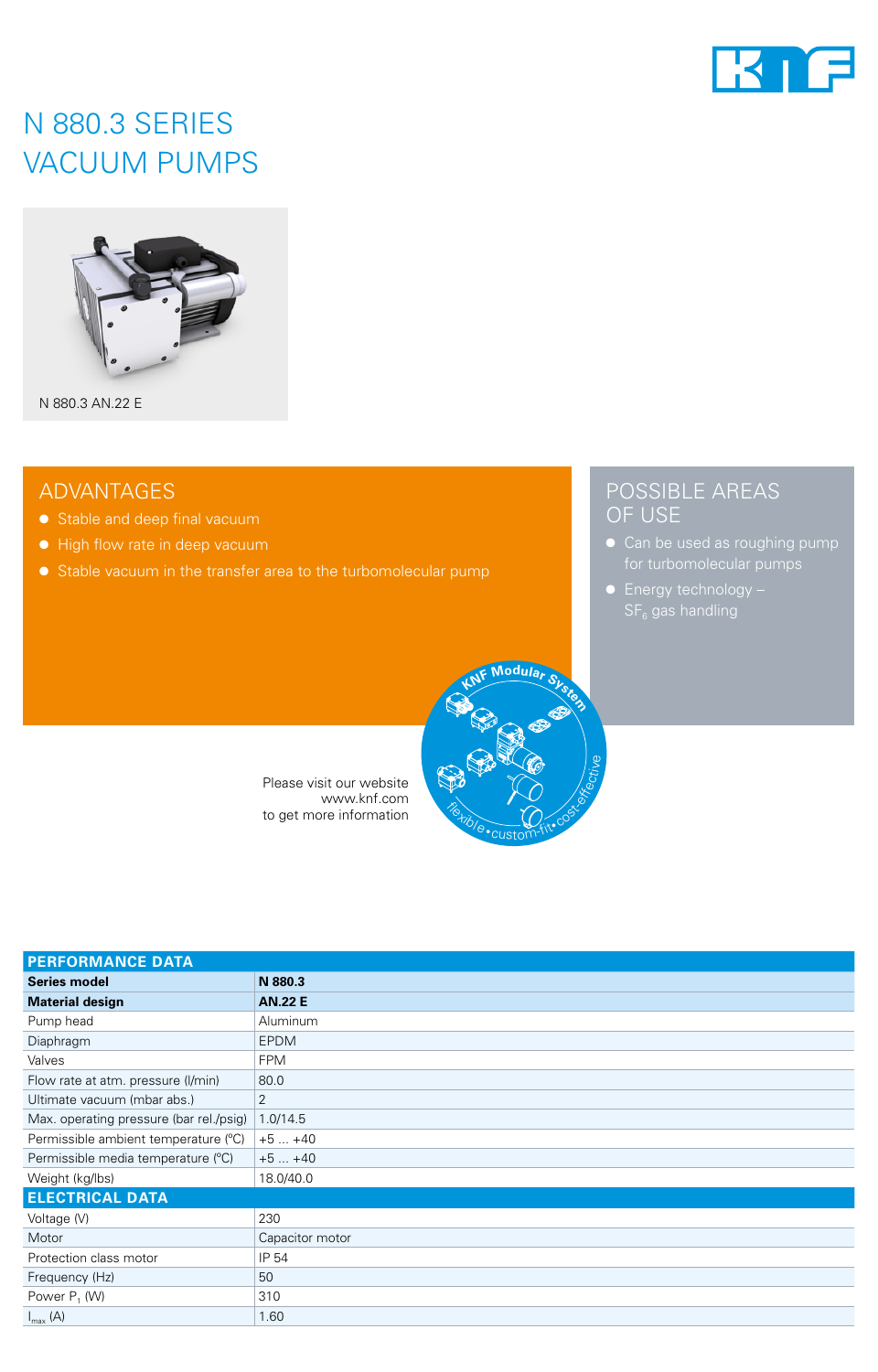| <b>ACCESSORIES</b> |          |                     |  |  |  |
|--------------------|----------|---------------------|--|--|--|
| <b>Description</b> | Part No. | <b>Details</b>      |  |  |  |
| Silencer           | 045993   | G 3/8               |  |  |  |
| Hose connector     | 045859   | G 3/8               |  |  |  |
| Small flange       | 045857   | G 3/8, DN 16        |  |  |  |
| Gasket             | 044982   | for $G \frac{3}{8}$ |  |  |  |

| <b>SPARE PARTS</b> |          |                |  |  |
|--------------------|----------|----------------|--|--|
| <b>Description</b> | Part No. | <b>Details</b> |  |  |
| Spare parts kit    | 045387   |                |  |  |

If individual designs have been created for specific customers on the basis of series models, other technical performance data may apply.

The performance values for the series models shown on this data sheet were determined under test conditions. The actual performance values may differ and depend in particular on the usage conditions and therefore on the specific application, on the parameters of the components involved in the user's system and on any technical modifications carried out which deviate from the standard configuration or the as

delivered condition.

Before operation begins, the relevant operating instructions and/or assembly or installation instructions should be read and the safety information contained in these instructions should be noted.

KNF reserves the right to make changes to the product and the associated documentation without prior notice to the customer.



**www.knf.com**